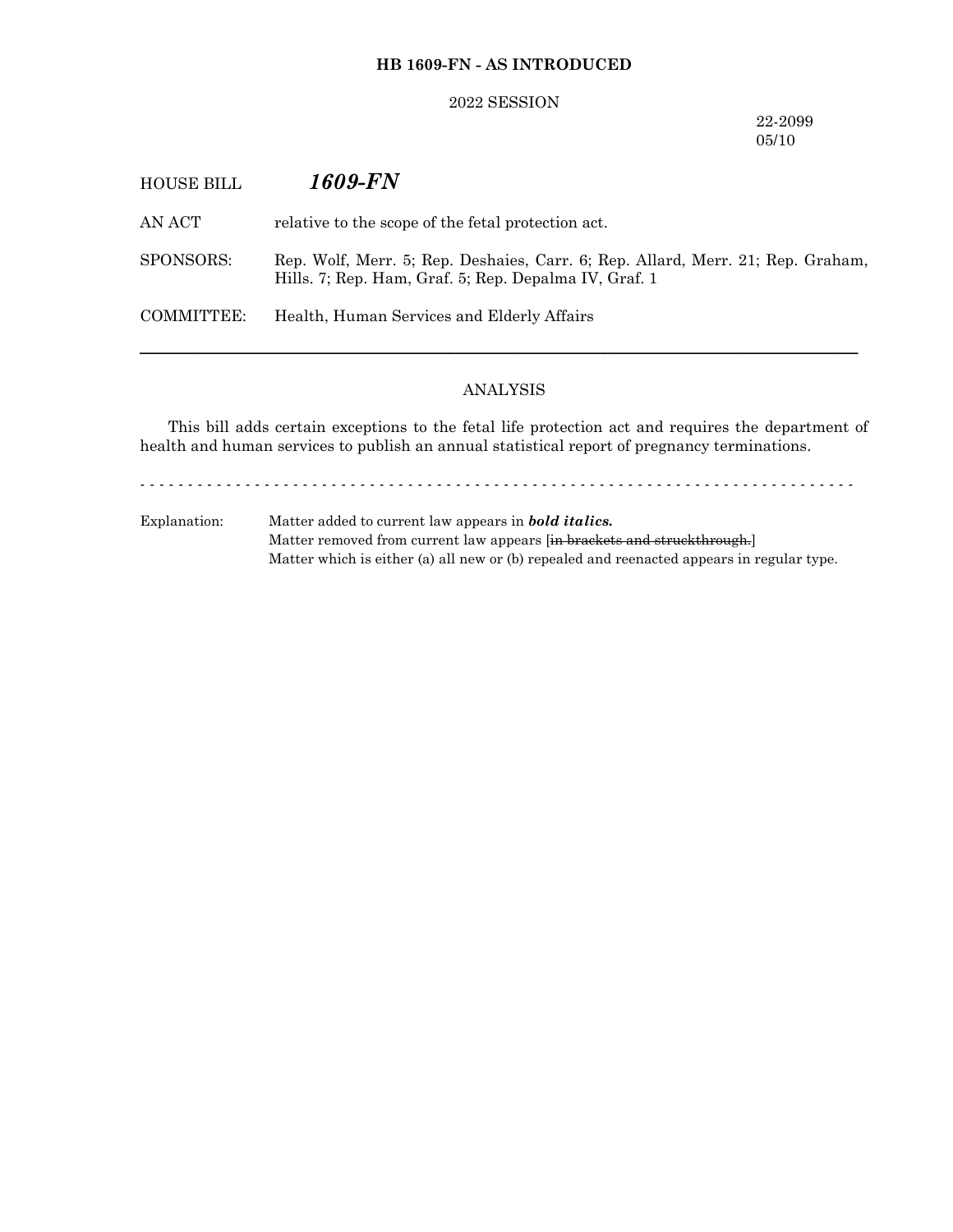#### **HB 1609-FN - AS INTRODUCED**

#### STATE OF NEW HAMPSHIRE

*In the Year of Our Lord Two Thousand Twenty Two*

AN ACT relative to the scope of the fetal protection act.

*Be it Enacted by the Senate and House of Representatives in General Court convened:*

1 Short Title. This act may be known and cited as the Maternal Protection Act. 1

2 Fetal Life Protection Act; Prohibition. Amend RSA 329:44 to read as follows: 2

329:44 Prohibition. 3

I. Except [in the case of] *for pregnancy that results from felonious sexual assault, as defined in RSA 632-A:2 or RSA 632-A:3, incest, or fetal anomalies incompatible with life, or* a medical emergency as [specifically] defined in paragraph III, no abortion shall be performed, induced, or attempted by any health care provider unless a health care provider has first made a determination of the probable gestational age of the fetus. In making such a determination, the health care provider shall make such inquiries of the pregnant woman and perform or cause to be performed all such medical examinations, imaging studies, and tests as a reasonably prudent health care provider in the community, knowledgeable about the medical facts and conditions of both the woman and the fetus involved, would consider necessary to perform and consider in making an accurate diagnosis with respect to gestational age. provided, however, that the health care provider shall conduct an obstetric ultrasound examination of the patient for the purpose of making the determination]. 4 5 6 7 8 9 10 11 12 13 14 15

II. Except in *the case of felonious sexual assault, as defined in RSA 632-A:2 or RSA 632-A:3, incest, or fetal anomalies incompatible with life, or* a medical emergency as [specifically] defined in paragraph III, no health care provider shall knowingly perform, induce, or attempt to perform an abortion upon a pregnant woman when the probable gestational age of her fetus has been determined to be at least 24 weeks or in the absence of a determination by a health care provider pursuant to paragraph I as to the fetus' probable gestational age. 16 17 18 19 20 21

III. For the purposes of this subdivision only, "medical emergency" means a condition in which an abortion is necessary to preserve the *health or* life of the pregnant woman*; or* whose *health or* life is endangered by a physical disorder, physical illness, or physical injury, including a life-endangering physical condition caused by or arising from the pregnancy itself, or when continuation of the pregnancy will create a serious risk of substantial and irreversible impairment of a major bodily function, as defined in RSA 329:43, V, of the pregnant woman. 22 23 24 25 26 27

*IV. For the purpose of this subdivision only, "incest" shall mean sexual penetration by an individual of any age whom she knows to be her ancestor, descendant, or brother, of the whole or half blood, or uncle or nephew. The relationships referred to in this* 28 29 30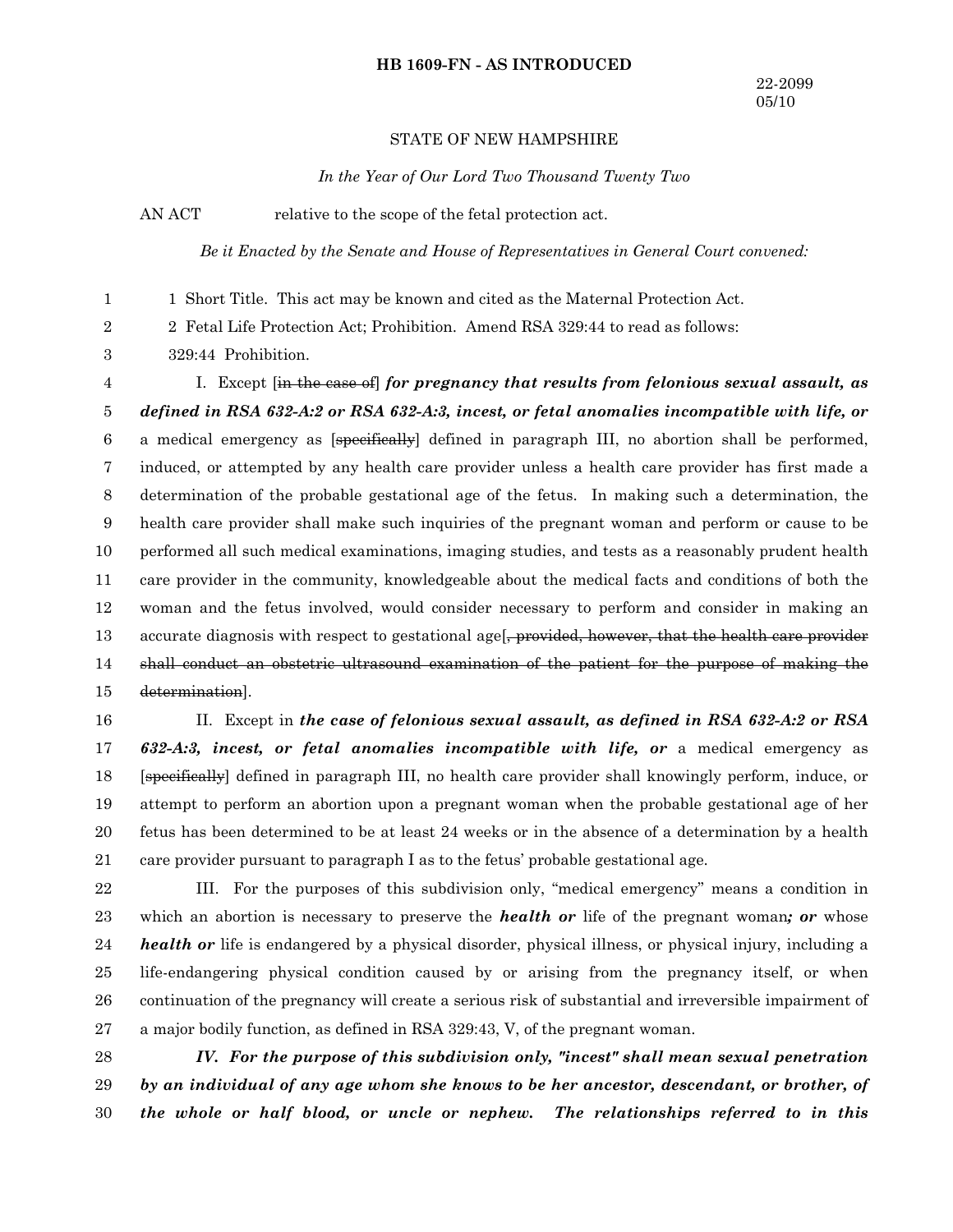#### **HB 1609-FN - AS INTRODUCED - Page 2 -**

*paragraph include blood relationships without regard to legitimacy, stepchildren, and relationships of parents and child by adoption.* 1 2

- 3 Reporting. Amend RSA 329:45 to read as follows: 3
- 329:45 Reporting. 4

[I.] Any health care provider who performs an abortion *due to a medical emergency* under this subdivision shall report, in writing, to the medical facility in which the abortion is performed the reason for the determination that a medical emergency existed. The health care provider's written report shall be included in a written report from the medical facility to the department of health and human services. *The report shall be exempt from disclosure pursuant to RSA 91-A.* If the abortion is not performed in a medical facility, the health care provider shall report, in writing, the reason for the determination that a medical emergency existed to the department of health and human services as part of the written report made by the health care provider to the department. The health care provider and the medical facility shall retain a copy of the written reports required under this section for not less than 5 years. 5 6 7 8 9 10 11 12 13 14

4 Health Care Data; Department of Health and Human Services; Reporting Requirement. Amend RSA 126:28 to read as follows: 15 16

126:28 Availability of Data. 17

*I.* Notwithstanding any other provision of law, data collected under RSA 126:25 shall be made available: 18 19

[I.] *(a)* To the public upon request, provided that individual patients or health care practitioners shall not be directly or indirectly identifiable. 20 21

[II.] *(b)* To individuals or entities for research, public health, or health care operations as defined by HIPAA, or any other individual or entity as allowable by law, demonstrating a legitimate need for such information, if such disclosure is consistent with all applicable HIPAA standards and approved by the commissioner, or designee, in accordance with rules adopted under RSA 126:27. Use of data disclosed shall not be for marketing or fundraising targeted to individuals except such use or disclosure shall be permissible for market analysis. 22 23 24 25 26 27

[III.] *(c)* To the insurance department, the department of justice, or any other state or federal agency, and any agency's contractors, for review of health care matters within the agency's respective jurisdictional authority. An agency or contractor receiving health care data under this section shall comply with all state and federal confidentiality, privacy, and security protections. 28 29 30 31

*II. Due to the state's interest in termination of pregnancy after 24 weeks gestational age pursuant to RSA 329:44-46, the commissioner of the department of health and human services shall publish an annual report relative to pregnancy terminations after 24 weeks, commencing with data to be reported as of January 1, 2022, to be posted on the department's website not later than June 30 of the subsequent year. In preparing this report, the commissioner or his or her designee may utilize data relative to pregnancy* 32 33 34 35 36 37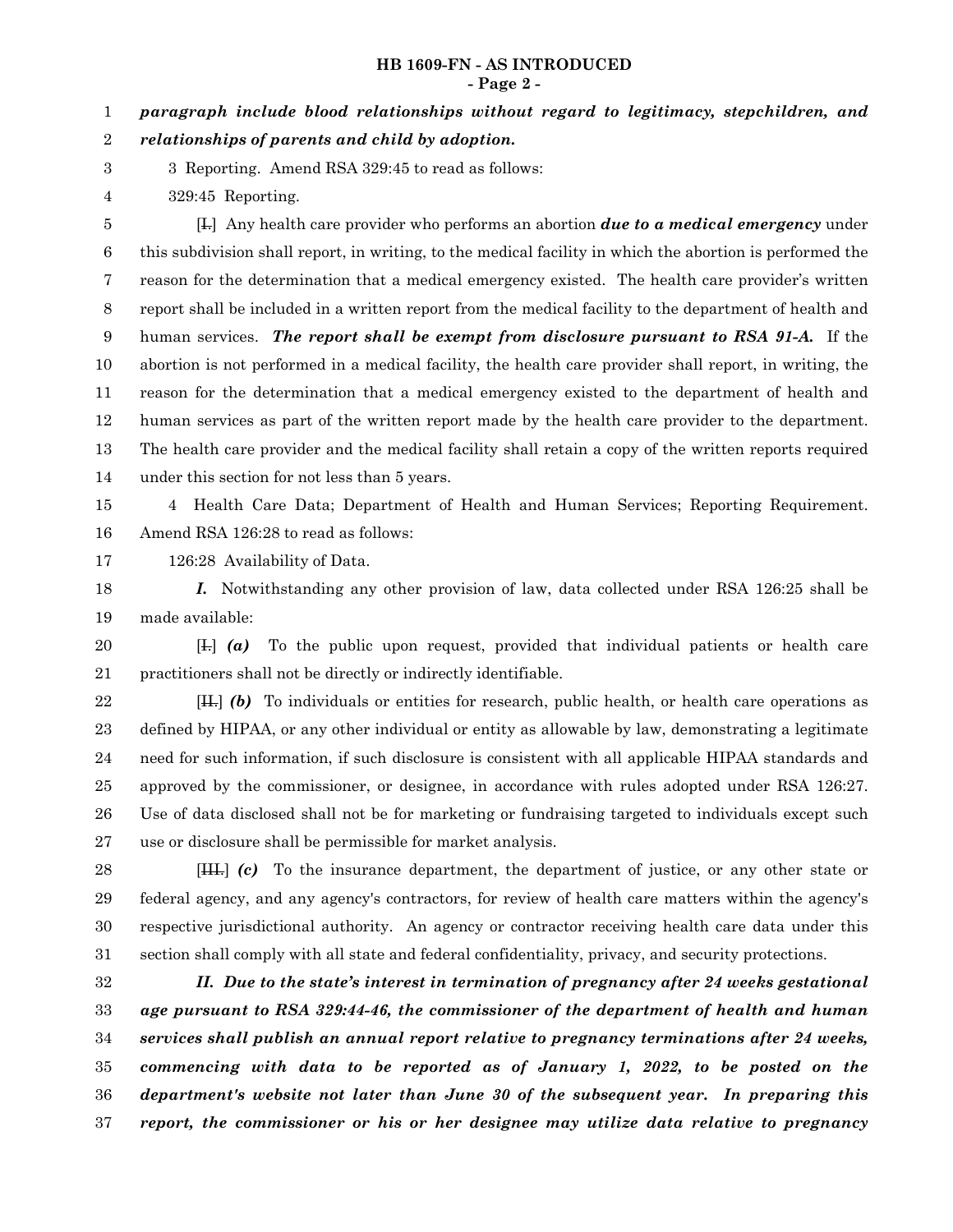## **HB 1609-FN - AS INTRODUCED - Page 3 -**

*terminations after 24 weeks collected from facilities pursuant to RSA 126:25, data relative to pregnancy terminations after 24 weeks available through the uniform healthcare facility discharge data set (UHFDDS), data contained in the healthcare common procedure coding system (HCPCS) codes S2265 thru S2267, or other resources that may be available relative to pregnancy terminations after 24 weeks, including statistical data from the department of insurance. The department shall publish aggregate results at the New Hampshire Health WISDOM system, and provide annual reporting to the National Centers for Disease Control and Prevention. No data shall be released by the department that may personally identify either the health care provider who performed an induced termination of pregnancy or the patient on whom it was performed.* 1 2 3 4 5 6 7 8 9 10

5 Effective Date. This act shall take effect upon its passage. 11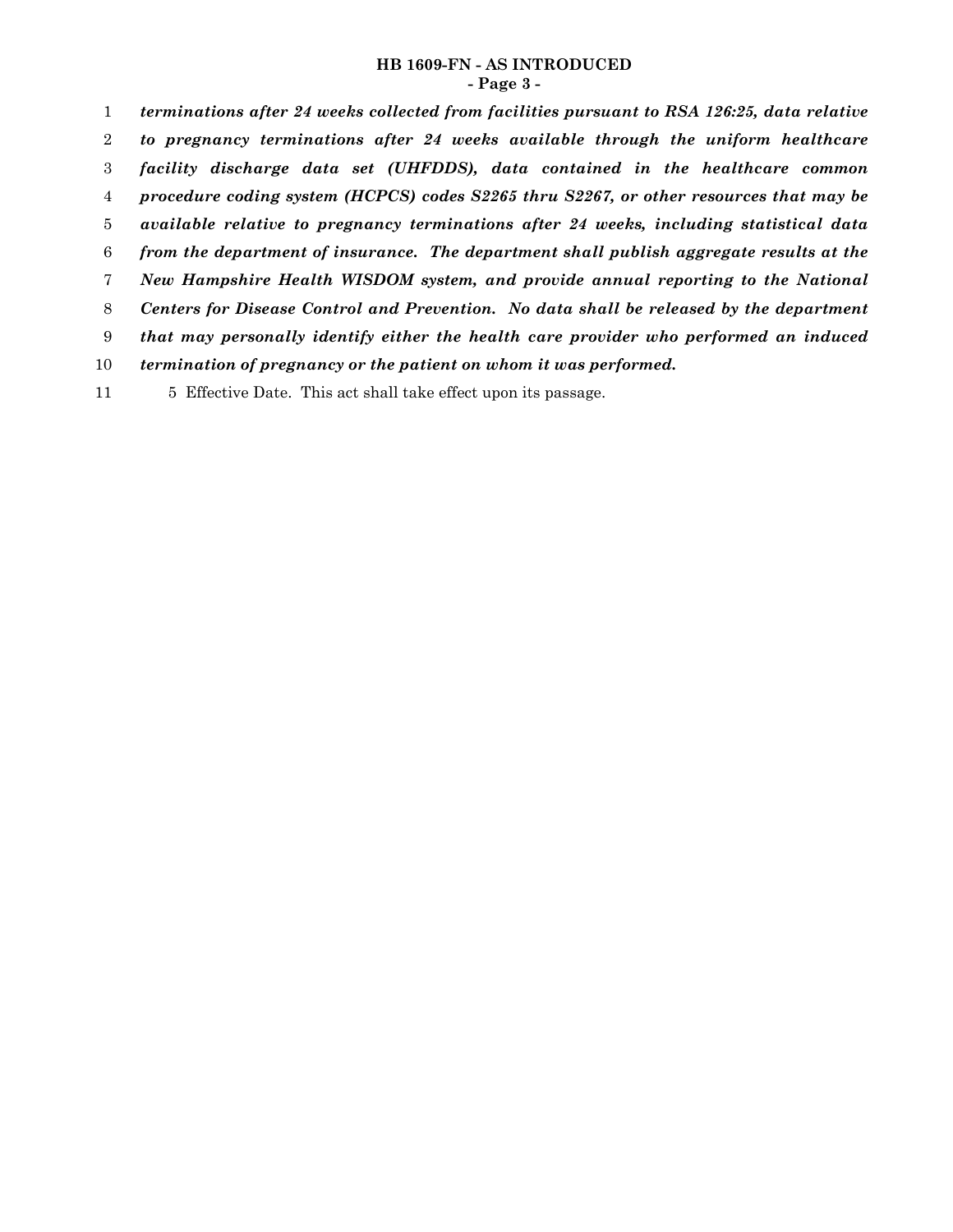LBA 22-2099 Redraft 12/20/21

# **HB 1609-FN- FISCAL NOTE AS INTRODUCED**

AN ACT relative to the scope of the fetal protection act.

| FISCAL IMPACT: [X] State | [X] County | [ ] Local | [ ] None |
|--------------------------|------------|-----------|----------|
|                          |            |           |          |

|                        | <b>Estimated Increase / (Decrease)</b>                                                  |                                                                                         |                                                                                         |                                                                                         |
|------------------------|-----------------------------------------------------------------------------------------|-----------------------------------------------------------------------------------------|-----------------------------------------------------------------------------------------|-----------------------------------------------------------------------------------------|
| <b>STATE:</b>          | <b>FY 2022</b>                                                                          | FY 2023                                                                                 | FY 2024                                                                                 | FY 2025                                                                                 |
| Appropriation          | \$0                                                                                     | \$0                                                                                     | \$0                                                                                     | \$0                                                                                     |
| Revenue                | \$0                                                                                     | \$0                                                                                     | \$0                                                                                     | \$0                                                                                     |
| <b>Expenditures</b>    | DHHS: \$41,400;<br>Judicial &<br>Correctional<br>Systems:<br>Indeterminable<br>decrease | DHHS: \$18,200;<br>Judicial &<br>Correctional<br>Systems:<br>Indeterminable<br>decrease | DHHS: \$18,600;<br>Judicial &<br>Correctional<br>Systems:<br>Indeterminable<br>decrease | DHHS: \$19,000;<br>Judicial &<br>Correctional<br>Systems:<br>Indeterminable<br>decrease |
| <b>Funding Source:</b> | [ X ] General                                                                           | Education                                                                               | Highway                                                                                 | Other                                                                                   |

## **COUNTY:**

| Kevenue             | $\$0$          | \$0            | \$0            | $\$0$          |
|---------------------|----------------|----------------|----------------|----------------|
| <b>Expenditures</b> | Indeterminable | Indeterminable | Indeterminable | Indeterminable |
|                     | decrease       | decrease       | decrease       | decrease       |

# **METHODOLOGY:**

This bill provides exceptions to the Fetal Life Protection Act by amending RSA 329:44 and adding exceptions for abortions in the cases of felonious sexual assault, incest, or fetal anomalies incompatible with life or a medical emergency. In addition, the bill requires the Department of Health and Human Services to compile and publish an annual report of statistics relative to termination of pregnancy after 24 weeks. The Department states that data analysis and reporting will be conducted through a contract with the University of New Hampshire. The Department estimates that a contracted position equal to 0.1 full-time equivalent position will be needed to complete the work, at a cost shown below. Also shown below are the estimated costs for development of a database system that is compliant with federal Health Insurance Portability and Accountability Act (HIPAA) standards for the collection of health data.

|                                | <b>FY 2022</b><br>$(6$ months) | <b>FY 2023</b> | FY 2024 | FY 2025 |
|--------------------------------|--------------------------------|----------------|---------|---------|
| Salary<br>(3% increase yearly) | \$4,500                        | \$9,300        | \$9,600 | \$9,900 |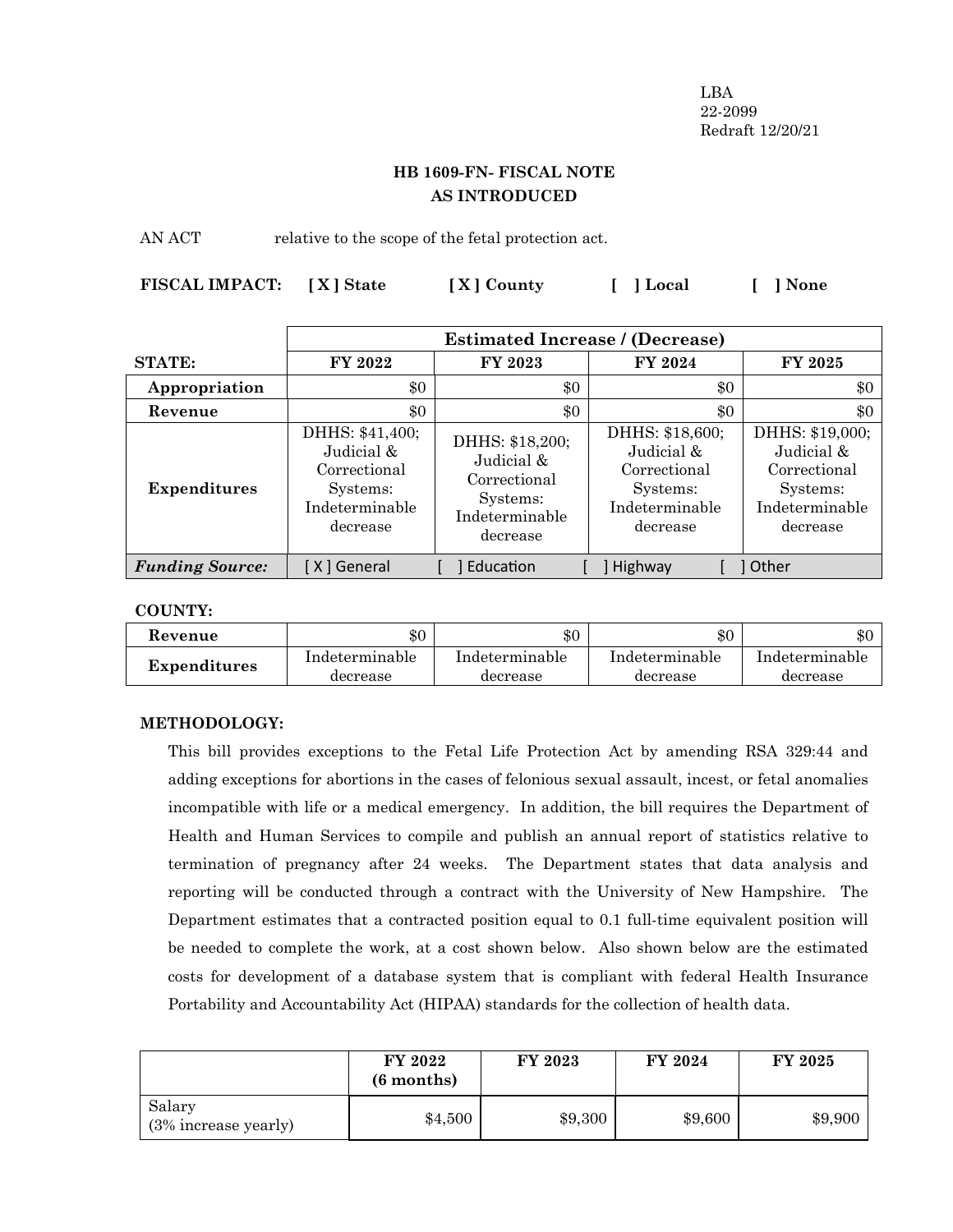| Fringe<br>(3% increase yearly) | \$1,900  | \$3,900  | \$4,000  | \$4,100  |
|--------------------------------|----------|----------|----------|----------|
| Training                       | \$10,000 |          |          |          |
| Data System                    | \$25,000 | \$5,000  | \$5,000  | \$5,000  |
| Total                          | \$41,400 | \$18,200 | \$18,600 | \$19,000 |

As the bill is effective upon passage, the Department assumes there may be some cost in the remainder of FY22. Accordingly, the salary and fringe benefits in the table above have been adjusted to reflect six months rather than a complete fiscal year.

To the extent that the added exceptions in the bill result in fewer felony cases, the bill may reduce costs to the state judicial and corrections systems. There is no method to determine the decrease in the number of charges that may be brought. However, the entities impacted have provided the costs associated with felony cases below.

| Judicial Council                                                                                                                                                                                                                                                                                                                                                                                                                                                                                                                                                                                                                                                                                                                                                                                | FY 2022                                         | FY 2023                                         |  |  |  |  |
|-------------------------------------------------------------------------------------------------------------------------------------------------------------------------------------------------------------------------------------------------------------------------------------------------------------------------------------------------------------------------------------------------------------------------------------------------------------------------------------------------------------------------------------------------------------------------------------------------------------------------------------------------------------------------------------------------------------------------------------------------------------------------------------------------|-------------------------------------------------|-------------------------------------------------|--|--|--|--|
| Public Defender Program                                                                                                                                                                                                                                                                                                                                                                                                                                                                                                                                                                                                                                                                                                                                                                         | Has contract with State to<br>provide services. | Has contract with State to<br>provide services. |  |  |  |  |
| Contract Attorney - Felony                                                                                                                                                                                                                                                                                                                                                                                                                                                                                                                                                                                                                                                                                                                                                                      | \$825/Case                                      | \$825/Case                                      |  |  |  |  |
| Assigned Counsel - Felony.<br>Homicide (Including capital)<br>cases)                                                                                                                                                                                                                                                                                                                                                                                                                                                                                                                                                                                                                                                                                                                            | \$100/Hour up to \$20,000                       | \$100/Hour up to \$20,000                       |  |  |  |  |
| Assigned Counsel - Felony                                                                                                                                                                                                                                                                                                                                                                                                                                                                                                                                                                                                                                                                                                                                                                       | \$60/Hour up to \$4,100                         | \$60/Hour up to \$4,100                         |  |  |  |  |
| It should be noted that a person needs to be found indigent and have the potential of being incarcerated to<br>be eligible for indigent defense services. Historically, approximately 85% of the indigent defense caseload<br>has been handled by the public defender program, with the remaining cases going to contract attorneys<br>$(14%)$ or assigned counsel $(1%)$ . Beginning in March of 2021, the public defender program has had to close<br>intake to new cases due to excessive caseloads. Due to these closures, the contract and assigned counsel<br>program have had to absorb significantly more cases. The system is experiencing significant delays in<br>appointing counsel and the costs of representation have increased due to travel time and multiple<br>appointments. |                                                 |                                                 |  |  |  |  |
| Department of Corrections                                                                                                                                                                                                                                                                                                                                                                                                                                                                                                                                                                                                                                                                                                                                                                       | FY 2022                                         | FY 2023                                         |  |  |  |  |
| FY 2021 Average Cost of<br>Incarcerating an Individual                                                                                                                                                                                                                                                                                                                                                                                                                                                                                                                                                                                                                                                                                                                                          | \$54,386                                        | \$54,386                                        |  |  |  |  |
| FY 2021 Annual Marginal<br>Cost of a General Population<br>Inmate                                                                                                                                                                                                                                                                                                                                                                                                                                                                                                                                                                                                                                                                                                                               | \$5,715                                         | \$5,715                                         |  |  |  |  |
| FY 2021 Average Cost of<br>Supervising an Individual on<br>Parole/Probation                                                                                                                                                                                                                                                                                                                                                                                                                                                                                                                                                                                                                                                                                                                     | \$603                                           | \$603                                           |  |  |  |  |
| NH Association of Counties                                                                                                                                                                                                                                                                                                                                                                                                                                                                                                                                                                                                                                                                                                                                                                      | FY 2022                                         | FY 2023                                         |  |  |  |  |
| <b>County Prosecution Costs</b>                                                                                                                                                                                                                                                                                                                                                                                                                                                                                                                                                                                                                                                                                                                                                                 | Indeterminable                                  | Indeterminable                                  |  |  |  |  |
| Estimated Average Daily Cost<br>of Incarcerating an Individual                                                                                                                                                                                                                                                                                                                                                                                                                                                                                                                                                                                                                                                                                                                                  | \$105 to \$125                                  | \$105 to \$125                                  |  |  |  |  |